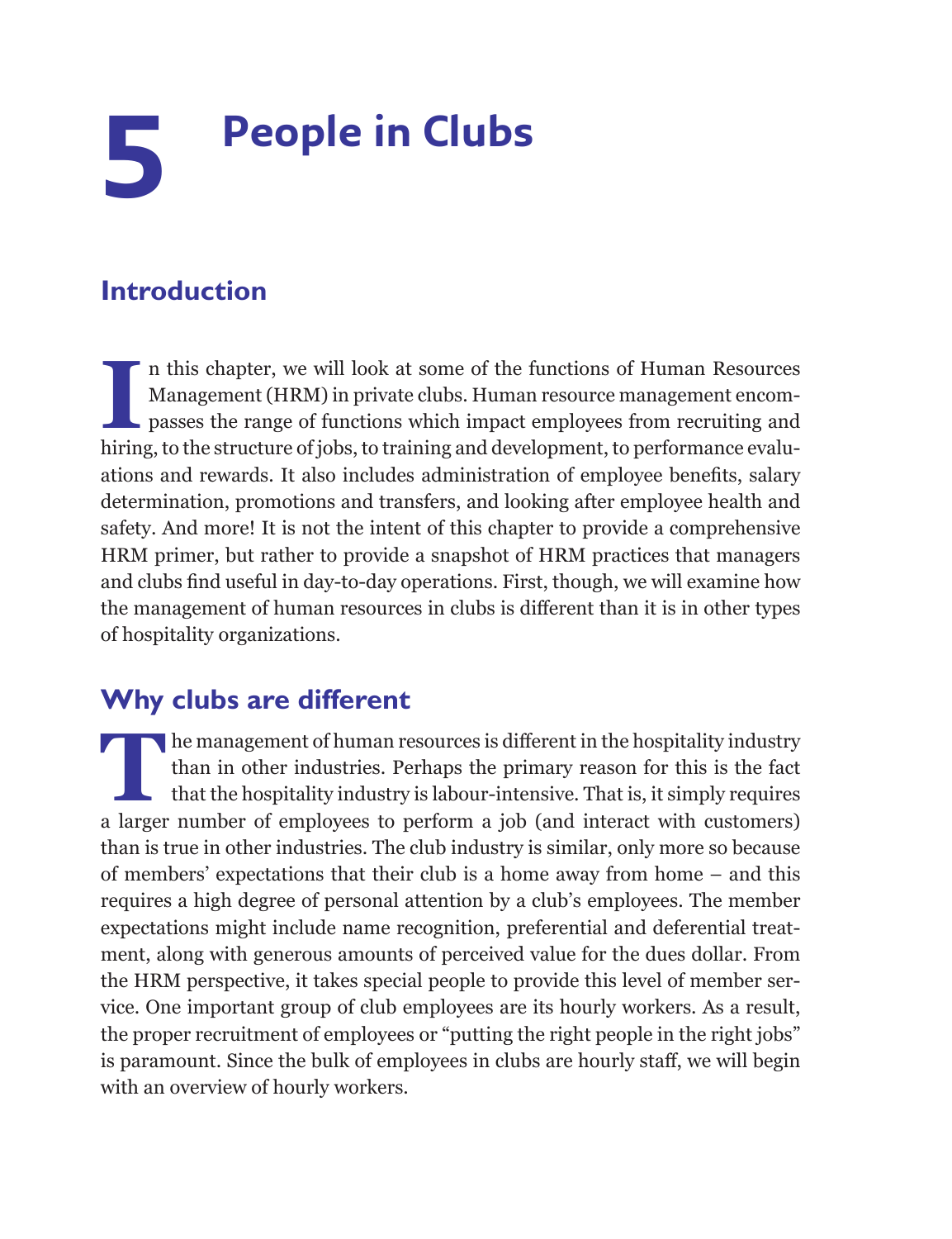# **Hourly workers**

**H**ourly workers are at the heart of what clubs offer and they are critical to its success. They include food and beverage servers, bartenders, grounds crew, maintenance workers, housekeepers, etc. In order to attract these types of workers, especially during periods of low unemployment, clubs must present themselves to be employers of choice. There are a number of factors that hourly workers would find desirable about working in a club, which clubs should leverage. These may include: compensation, seasonality, work environment, benefits, and the potential of housing.

## **Compensation**

For hourly employees, compensation in clubs is usually competitive, but may not greatly exceed market averages. Most employees enjoy a strong base hourly wage. However, clubs will often find themselves in competition for the same employees with employers from the hotel, restaurant, casino and retail industries. This is particularly for food servers, bartenders and cooks.

In the case of food servers, unlike in the commercial sector, there is usually no tipping. Rather, a service charge is added to the bill (something between 18% and 20%). This charge is usually distributed by formula to those working a particular shift or event. Additionally, a club may be structured to provide a holiday or season end bonus.

Tipping, service charges, or club charges can be a source of problems and even litigation. In one instance, a club was ordered to pay \$4 million to employees who claimed the 'Club Charge' was collected in lieu of a gratuity. The lesson here is that if members are charged a surcharge on food and beverage, and if it is not directly dispersed to employees, this should be made clear to members.

The main point here is that in most clubs, tipping is not allowed, but service staff receive a higher than average hourly wage, regardless of the origin of the funds used for this compensation. Some employees are attracted by this and others, who are driven by tips, are not.

Clubs that are able to be creative in the area of employee compensation and benefits frequently enjoy a level of staff loyalty that does not usually exist in the commercial hospitality sector. In many clubs, longevity is rewarded with job stability. Long-tenured employees may be considered family. The work environment of a club is one where, very often, luxury and plush surrounding go hand in hand. The work is frequently at a relaxed efficient pace where members are respected, and very high levels of individual attention are provided.